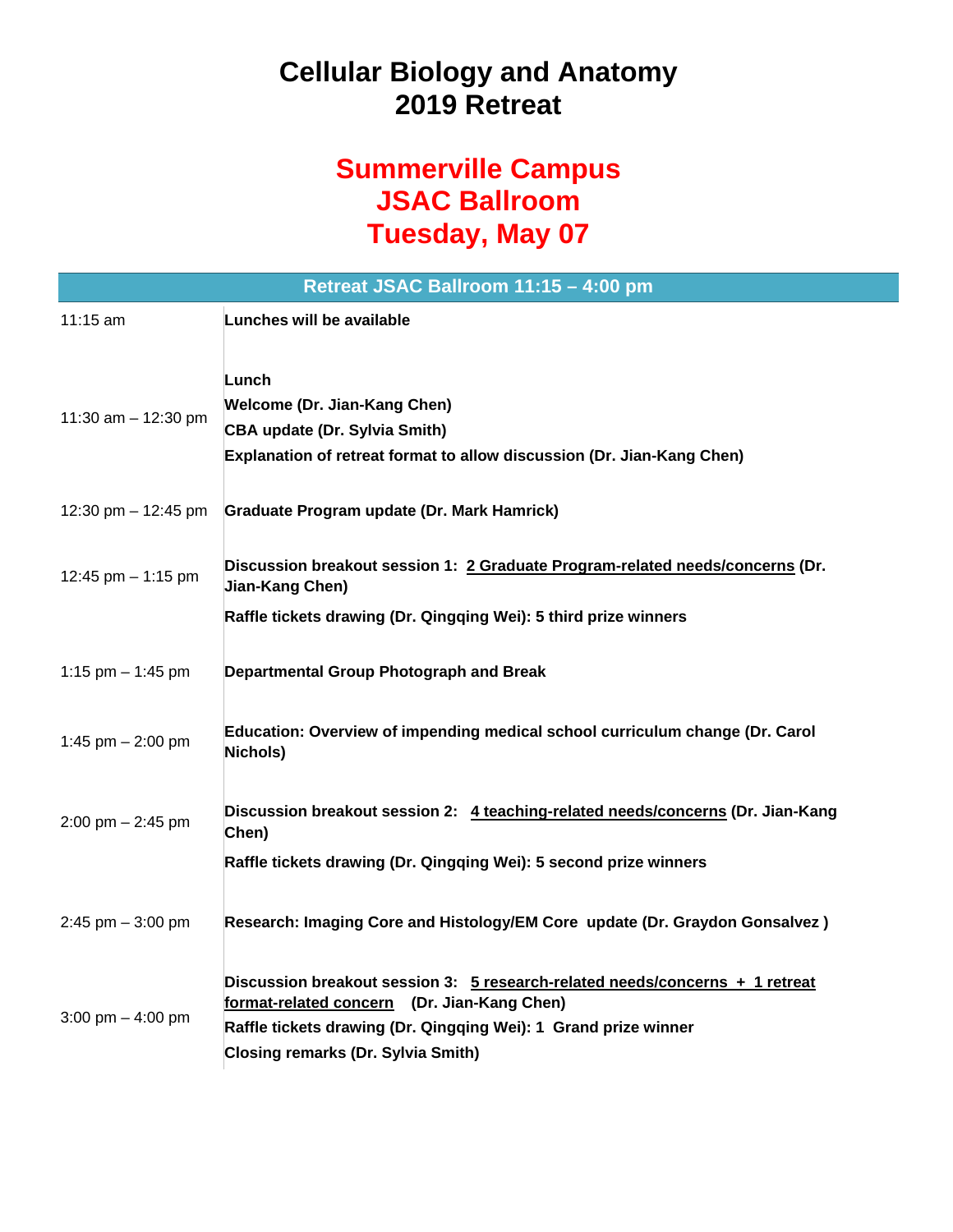Cellular Biology and Anatomy Summary of the 2019 CBA Retreat

The sixth annual retreat of the Department of Cellular Biology and Anatomy was held Tuesday, May 7, 2019 at the Jaguar Student Activities Center on the Augusta University Summerville campus.

All members of the department were invited to this retreat. Dr. Jian-Kang Chen, Associate Professor was the chair of the retreat. Program presenters included Drs. M. Hamrick, C. Nichols, and G. Gonsalvez. Mrs. Diane Riffe provided excellent administrative support for the retreat. Dr. Chen welcomed the members of the department and invited all to enjoy the lunch.

During the lunch, Dr. Sylvia Smith, Department Chair presented an update of the department highlighting accomplishments over the preceding academic year. The department traces its history back to 1829, when it was established. Then, a very small coalition of professors within MCG, the department has grown to include 94 members, 23 of whom are faculty. The majority of faculty work at the Augusta campus and three full–time faculty reside in Athens, GA as part of the AU-UGA medical partnership. The department boasts 38 staff members and 33 members-in-training. The department budget is ~\$11M. The department has as it core mission the advancement of outstanding research and education. To that end, we currently have 28 active extramural grants totaling ~8M. Faculty are principal investigators as well as co-investigators. Over the past 6 years, our faculty have submitted 520 grant applications, has published more than 600 papers and has presented more than 700 abstracts and presentations at meetings. Two of our faculty retired in 2018 and we were pleased to recruit two new investigators, Dr. Xingjun Fan, Associate Professor who studies cataract and oxidative stress and Dr. Sangho Kwon, who studies exosome release and acute kidney injury. Both faculty are establishing their labs and integrating into the department. We noted also new research awards to Dr. Y. Liu and M. Zhang as well as R. Caldwell. Research focus within the department continues in the areas of aging (bone/muscle and other organs), kidney, vision as well as studies related to molecular motors and cilia function. Recognition was given to Dr. M. Hamrick, Regents' Professor who was named the George W. Weiss endowed chair a few months ago. Accomplishments of our two core facilities (Histology/EM and Imaging) were considerable over the past year including a large customer base. Several presentations were made during the retreat: Dr. Graydon Gonsalvez discussed services delivered by and new equipment provided to the cores including a Leica Ultramicrotome UC7, the Airyscan imaging system for the LSM710 scope and a new laser capture microdissection system. Regarding our education mission, CBA delivers 56% of the contact hours for phase 1 and 34% for the entire medical school curriculum. We also are engaged in education for Allied Health and the Graduate School. Several members of the department were recognized for their exemplary contributions including Drs. Nichols, Edmondson, Hryniuk, LeMosy, Gale, Gaddy, Szymik and Pearson. Drs. Pearson and Szymik were recognized by students with Educator of the Year awards. Dr. Nichols discussed the education mission of MCG and enlightened us about the curriculum, which will transition to 18 months of preclinical training followed by 18-months clinical. This is a trend across the nation and the idea reflects a need to address primary care in the state of Georgia. For students opting to complete the 3 years of medical school and then pursue 3 years residency in Georgia (internal medicine, pediatrics, ob/gyn) there are opportunities for debt forgiveness that will likely attract students to this important initiative. There are many other tracks for medical students that would include the traditional residency match program. Dr. Mark Hamrick discussed our graduate program and was quite enthusiastic about the quality of our PhD candidates. Two students defended their thesis in April 2019. There was recognition of our graduate students for their success during Graduate Research Day and the efforts of their mentors to ensure success. Their oversight of the Dr. G. Lombard Kelly lectureship has brought outstanding